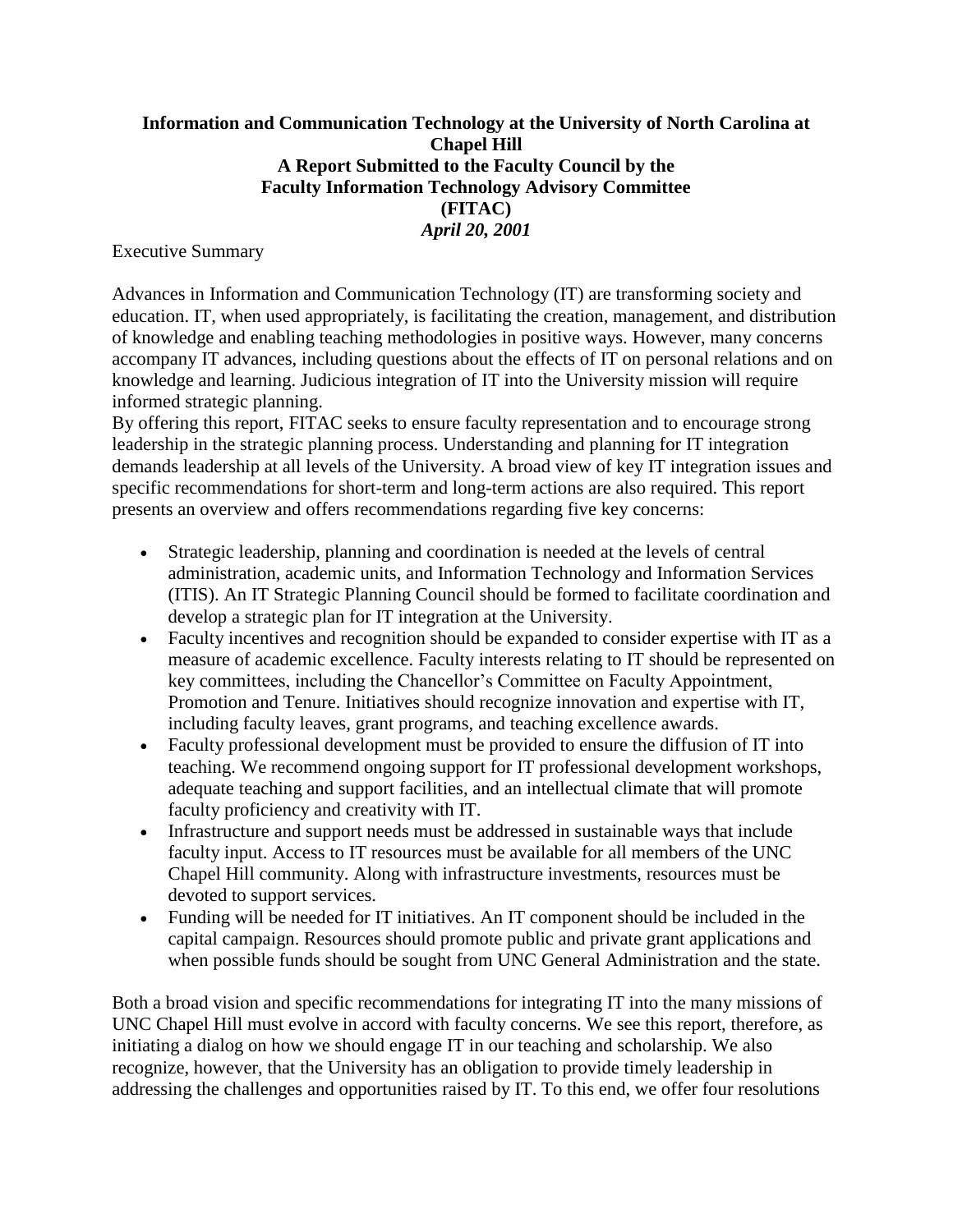for adoption by the Faculty Council: a resolution recommending representation of IT concerns on key committees and the formation of an IT Strategic Planning Council; a resolution concerning the capital campaign; a resolution concerning faculty incentives and rewards for IT innovation, and a resolution concerning grant programs for IT professional development.

# **Introduction**

Advances in Information and Communication Technology (IT) are having a profound impact on commerce, communication, personal relations, and culture. Along with these societal changes, IT is also affecting education, challenging its culture and how teaching and learning are conducted. Many believe that IT has the potential to transform institutions of higher learning in positive ways by providing opportunities to create, manage, and share knowledge and by enabling substantive, dynamic methods of teaching and learning. These IT advances, however, are accompanied by crucial questions and concerns. The impact of IT advances on human relations, the construction of knowledge, teaching and learning, and the educational mission of universities are examples of the challenges that institutions of higher learning must face as they operate in the context of the information age.

In light of these ongoing and impending IT-based transformations, it is clear that The University of North Carolina at Chapel Hill (referred to as the University) must consciously confront advances in IT. Further, as one of the world's first tier research universities, this institution has an obligation to provide leadership by addressing the concerns and capitalizing on the opportunities afforded by the integration of IT into education. Only with deliberate efforts can we understand and enjoy the full benefit of IT advances while ensuring that what we value most in our scholarly and educational enterprises is preserved and carried forward.

FITAC has taken an initial step toward creating a vision of how the University can best integrate IT into its own mission and model effective IT planning as it enters into an unprecedented era of challenges and opportunities. The committee advances this vision in two concerted ways. First, we offer a broad view relating to IT integration at the University. Second, we recommend specific actions to be taken by the Faculty Council and other members of the UNC community. We understand that both a larger vision and specific recommendations for enacting that vision must develop in accord with faculty concerns and ongoing advancements in IT. This statement is provided, therefore, as a living document detailing current concerns and articulating a number of recommendations. We conclude with specific recommendations with the understanding that additional actions will be needed as the University engages with continuing IT advances. An understanding of the potential impacts of IT on the University must begin by considering the following points relating to IT:

- IT is transforming society along a continuum from how students learn, to how business is conducted, to how communities are organized and maintained. Higher education has a responsibility to contribute to the shaping of that transformation.
- Expertise with IT will increasingly contribute to the academic and professional success of higher education in general and of faculty and students in particular.
- The ever-increasing volume of knowledge necessitates the adoption of IT to manage, disseminate, and create new knowledge.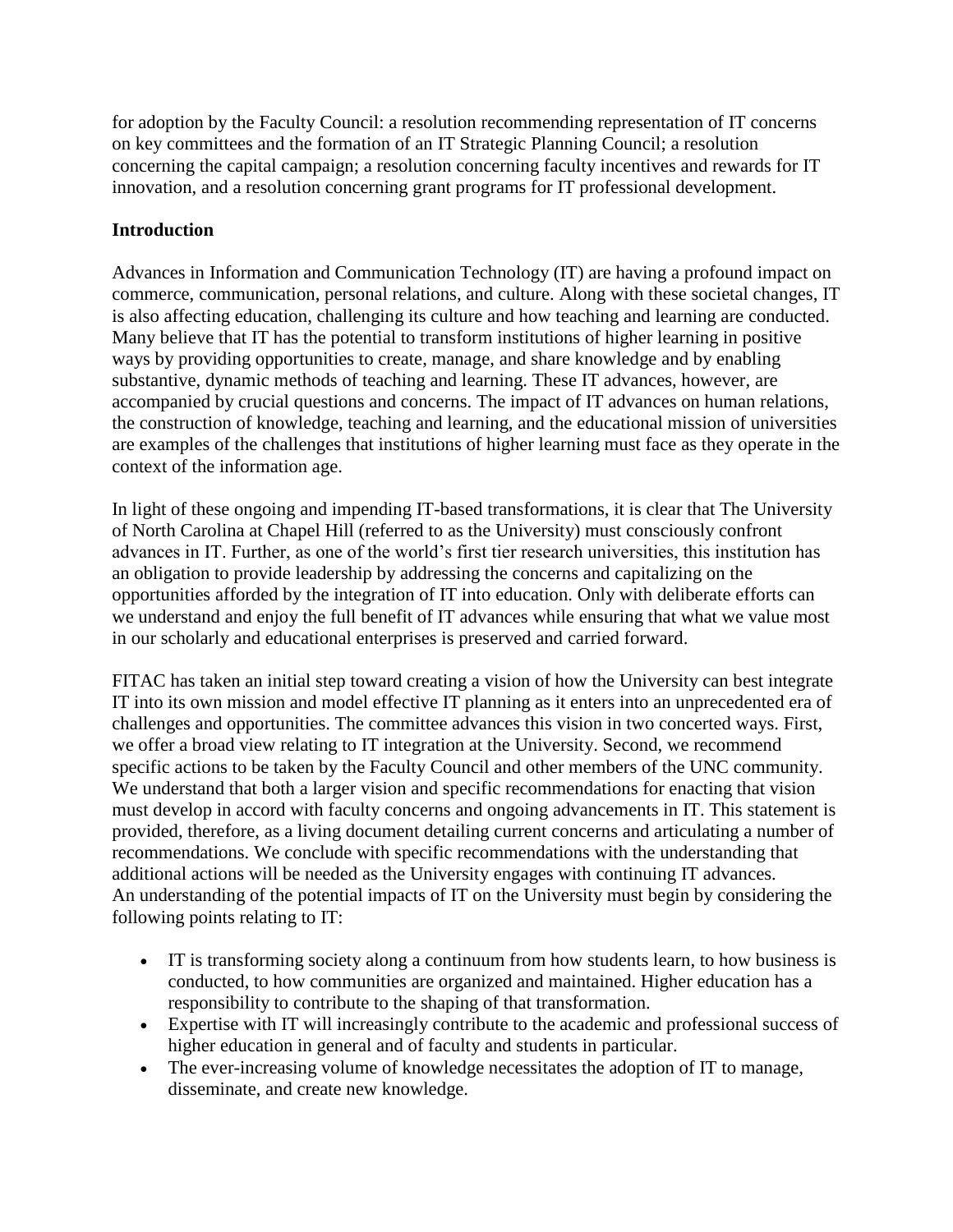- IT transformations are challenging and expanding definitions of knowledge and literacy and changing the educational expectations of students and society.
- The infrastructure advances made by the Vice Chancellor for Information Technology and Information Services, exemplified by the Carolina Computer Initiative (CCI), are creating a foundation upon which the University can integrate IT into its teaching and learning practices.
- The University has an opportunity to enhance multiple modes of teaching and learning (e.g., presentational, hands-on, student-centered, active, life-long) through the use of IT.
- The University has a unique opportunity to develop a plan to pinpoint and promote appropriate IT adoption throughout its cultures of teaching, research, and service.

Because IT innovation is clearly transforming knowledge and society, the University's mission and underlying strategic objectives must be refined to accommodate IT and, most importantly, must be refined to recognize faculty adoption and creative uses of technology in scholarly, teaching, and service venues. The goal of this document is to promote the creation of policies and practices that will enable the dissemination of IT use and innovation at the University and the acceptance of IT's contribution to education and scholarly endeavors.

In making these recommendations, we recognize that The University of North Carolina General Administration is actively developing plans for the integration of IT into system universities' work at all levels. We also recognize the concerns of the University's faculty who believe strongly that IT will affect student learning positively and that the University should implement a coherent IT integration plan (FITAC 2000 Faculty Information Technology Survey). In the context of unprecedented societal and intellectual evolutions driven by IT, system-wide efforts to develop IT strategic plans, and faculty concerns, it is time for the University to act decisively on the IT recommendations for the UNC system put forth by President Broad:

*Each campus will have to evaluate the merits of the IT Strategy recommendations in light of its own mission, objectives, priorities and culture. The IT Strategy process has identified common needs and has outlined broad strategic approaches, but it will be up to the campuses ultimately to determine how these strategies are translated into solutions.* Regardless of what form these solutions take, they all must support this basic objective: To make sure our students, faculty, and staff have up-to-date information technology tools to help them think critically, work cooperatively, reason analytically, communicate effectively and perform well—on campus and in the larger world. (President Broad's Column for ITS Summary Report/Newsletter, emphasis added)

In developing this action plan for IT at the University, FITAC has focused on faculty, the primary key to inculcating IT into the teaching and learning enterprise. We do this acknowledging that successful integration of IT into the University raises issues and challenges for all members of our community which will need to be addressed as a comprehensive University plan is developed. To begin the creation of such a pan-University plan, this report covers the following topics: 1) strategic leadership and planning; 2) faculty incentives and recognition; 3) faculty professional development; 4) infrastructure and support; 5) funding; and 6) initial action recommendations to the Faculty Council.

#### **Section I: Strategic Leadership and Planning**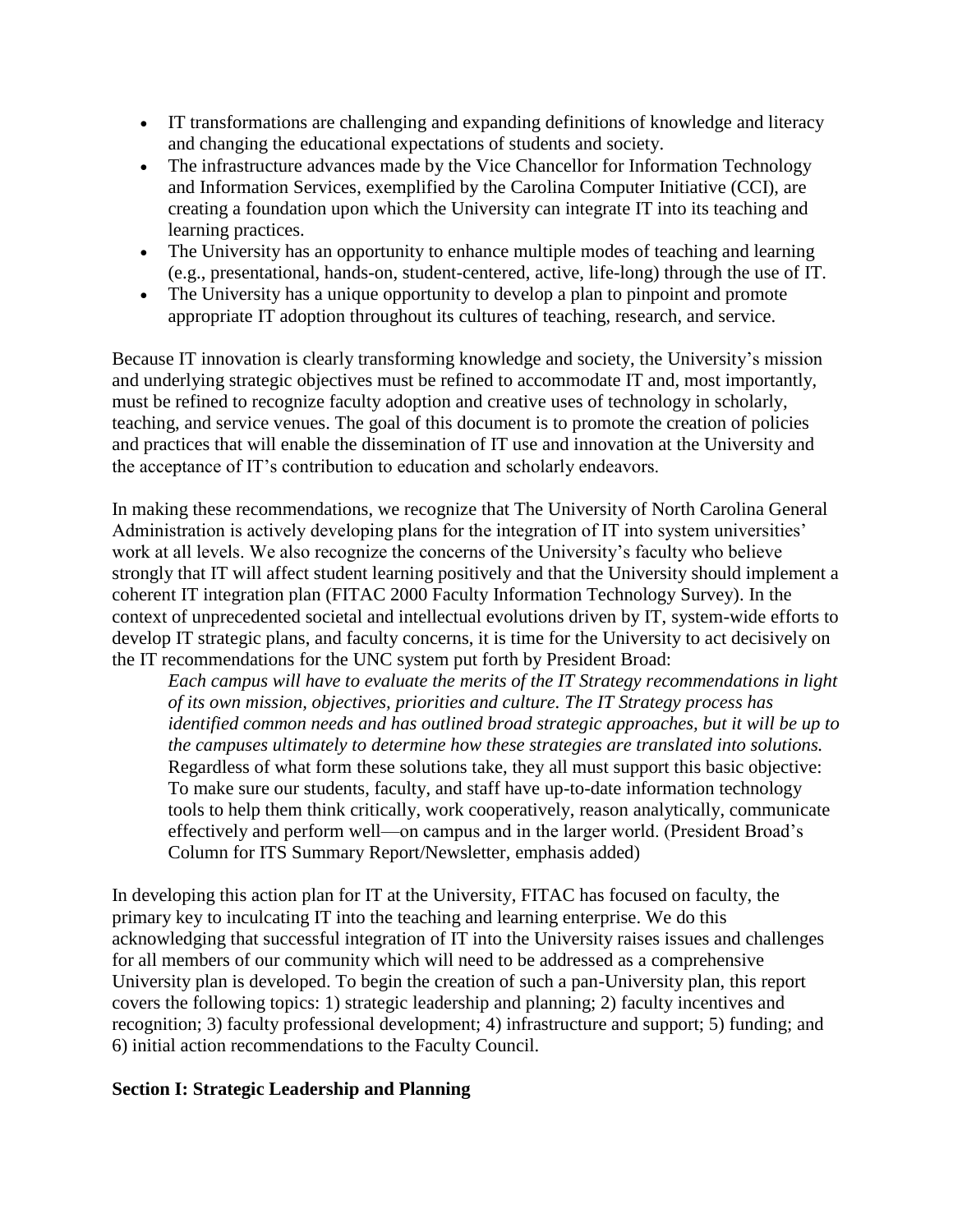Responding to the technological forces that confront our society and higher education will require substantive cultural change. For this change to be successful, visionary, proactive leadership is required. Leaders have the responsibility for defining a vision for IT and strategic plans for the facilitative role IT will play in advancing our scholarly and educational enterprises. FITAC recognizes that planning for the integration of IT into the University will challenge existing beliefs and practices. However, it believes that at the same time IT proffers new ways of thinking, learning, and teaching that will enable us to preserve those characteristics that we find essential in our teaching and research, while at the same time meeting the demands of a technology/information-based society.

Collective leadership at all levels in the University is required to provide support for change. In this regard, FITAC recommends strongly that the University address the leadership issue through a strategic planning initiative carried out at three levels—Central Administration, academic units, and Information Technology and Information Services (ITIS). In considering these recommendations, FITAC stresses the importance of coordination overseen by a committee structure that will maximize quality outcomes with the limited resources the institution will have to achieve IT adoption. FITAC acknowledges the existing committees that are able to assist in providing leadership, including The Academic Planning Committee, The Educational Policy Committee, The Committee on Copyright and Intellectual Property, The Classroom Design and Advisory Committee, and The Distance Education Steering Committee. However, we also believe that additional leadership actions are needed in order for these groups to work together to address IT transformation most successfully. To this end, the following recommendations are put forth.

## **Recommendations**

Central Administration: The following steps should be taken to achieve IT adoption throughout the University.

- *Leadership:* Proactive, strong leadership is paramount to developing and implementing a compelling, visionary institutional strategic plan for IT. The administration needs to publicly state the importance of IT to the University's academic prosperity at all levels.
- *University Mission and Strategic Plan:* The administration must embark upon a planning process that embraces IT in its mission and strategic plan. Such an effort will not only provide a leadership vision for IT but will also lead the University toward alignment with evolving SACS goals for IT.
- *Faculty Input:* Under direction from Faculty Council, FITAC should host forums for discussing issues related to IT integration at UNC Chapel Hill. Sessions should be attended by key committee and administrative leaders and consider topics including the role of IT in the University mission, the professional development needs of faculty, and faculty incentives and rewards for IT innovation. Discussions should inform decision making at all levels of IT strategic planning.
- *IT Strategic Planning Council:* The University should establish a high level administrative IT Council along the lines of the late Chancellor Hooker's Technology Coordinating Council to develop a strategic plan. The group should include in addition to key administrators (e.g., Provost and Deans) representation from appropriate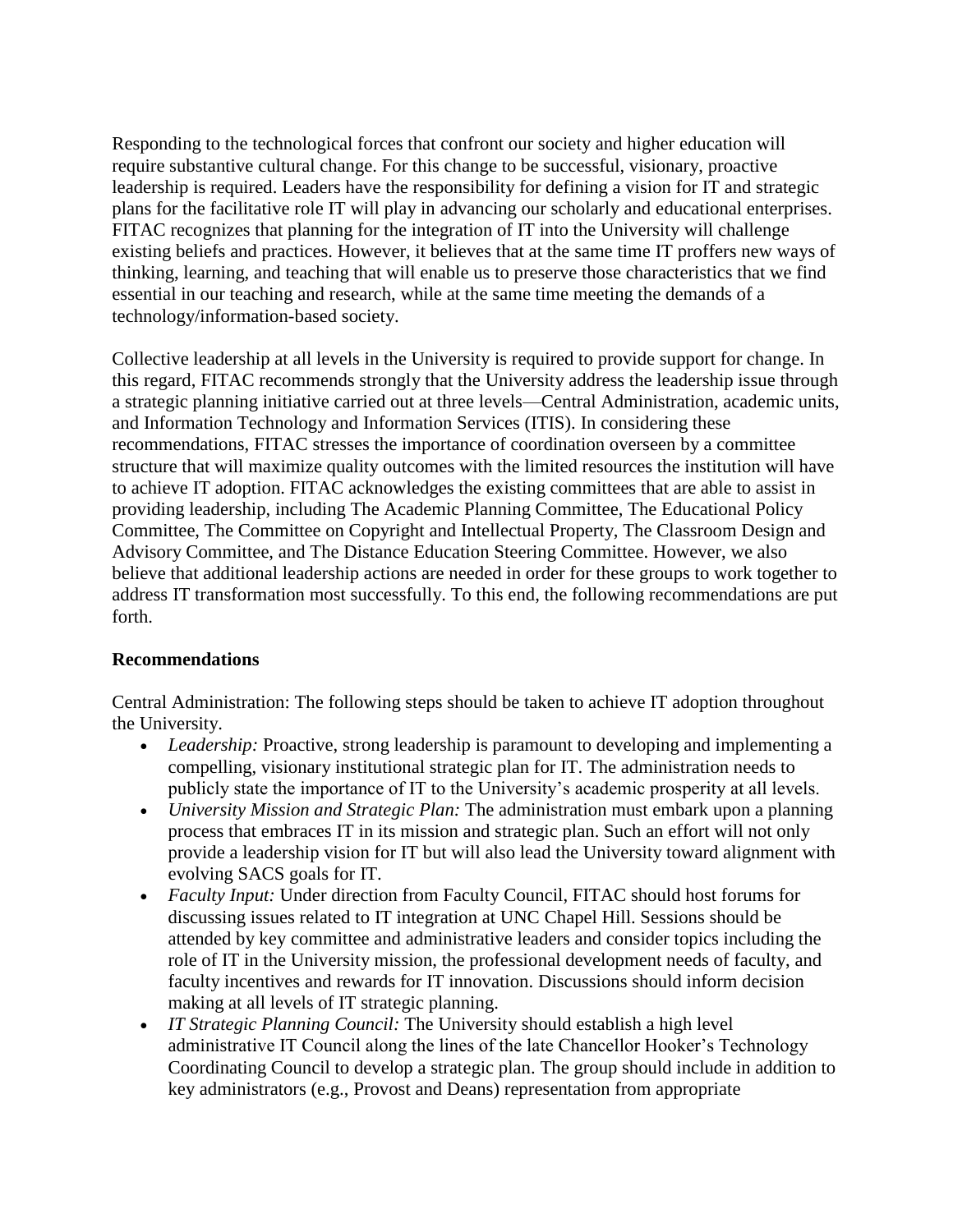organizations and committees (e.g., FITAC, The Academic Planning Committee, campus libraries) and faculty innovators in IT-supported teaching and research. The latter constituency is critical for an effective plan because these are the individuals implementing the vision that needs to be articulated.

- *Committee Coordination:* The Academic Planning Committee and other appropriate University committees should integrate strategic IT considerations into their planning. Representation from faculty familiar with issues and concerns related to IT integration should be ensured on the Academic Planning Committee. Members of additional committees concerned with IT (e.g. FITAC, The Distance Education Steering Committee) should also be included on the Academic Planning Committee.
- *Academic Unit Strategic Planning:* IT strategic planning is necessary at all levels of the University. Therefore, academic units should be charged with developing IT plans and specific goals for integrating IT into their teaching and learning and identifying actions for achieving those goals.
- *Timeline, Review, and Assessment:* To be of optimal benefit, the planning process must proceed quickly. Thus the proposed IT Strategic Planning Council should complete a pan-University IT strategic plan by the end of the 2001-2002 academic year. Because of the rapid evolution of IT technology and IT-supported teaching and learning, the administration will need to periodically and comprehensively review and refine the IT strategic plan, e.g., every three years. The process should include analysis of assessment data that must be gathered on the impact of IT on teaching and learning enterprises, particularly for initiatives like CCI.
- *Funding:* Substantive administrative funding decisions are needed to effect meaningful IT adoption by the University. Thus, the planning process needs to include funding strategies that would involve potential new resources, and importantly, the reallocation of extant resources with possible restructuring of programs.

Academic Units: For innovations such as IT to become part of a learning and research culture reform must involve bottom-up in addition to top-down strategic planning. Therefore, FITAC believes academic units must develop strategic plans and that these must be responsive and complementary to a clearly articulated institutional plan. Components of a unit's plan should include the following:

- *Pan-University goals:* A unit's unique plan must accommodate pan-University goals such as faculty incentives and rewards, faculty professional development, infrastructure and support, and funding (covered in the following Sections).
- Leadership: Deans, Department Chairs, etc. of academic units need to proactively promote and model the use of IT in teaching and learning.
- *Multi-year Plan and Funding:* Units should develop long-term plans for the utilization of IT which include strategies to use existing personnel and financial resources for implementation as well as to identify additional resources that would be needed. Collaborative initiatives between units could be an effective means of resource pooling to increase operational efficiency.
- *Teaching and Learning Goals:* Academic unit plans need to address central teaching goals and methods, including objectives and priorities for face-to-face, technologyassisted, and online education. While the relationship between IT and learning is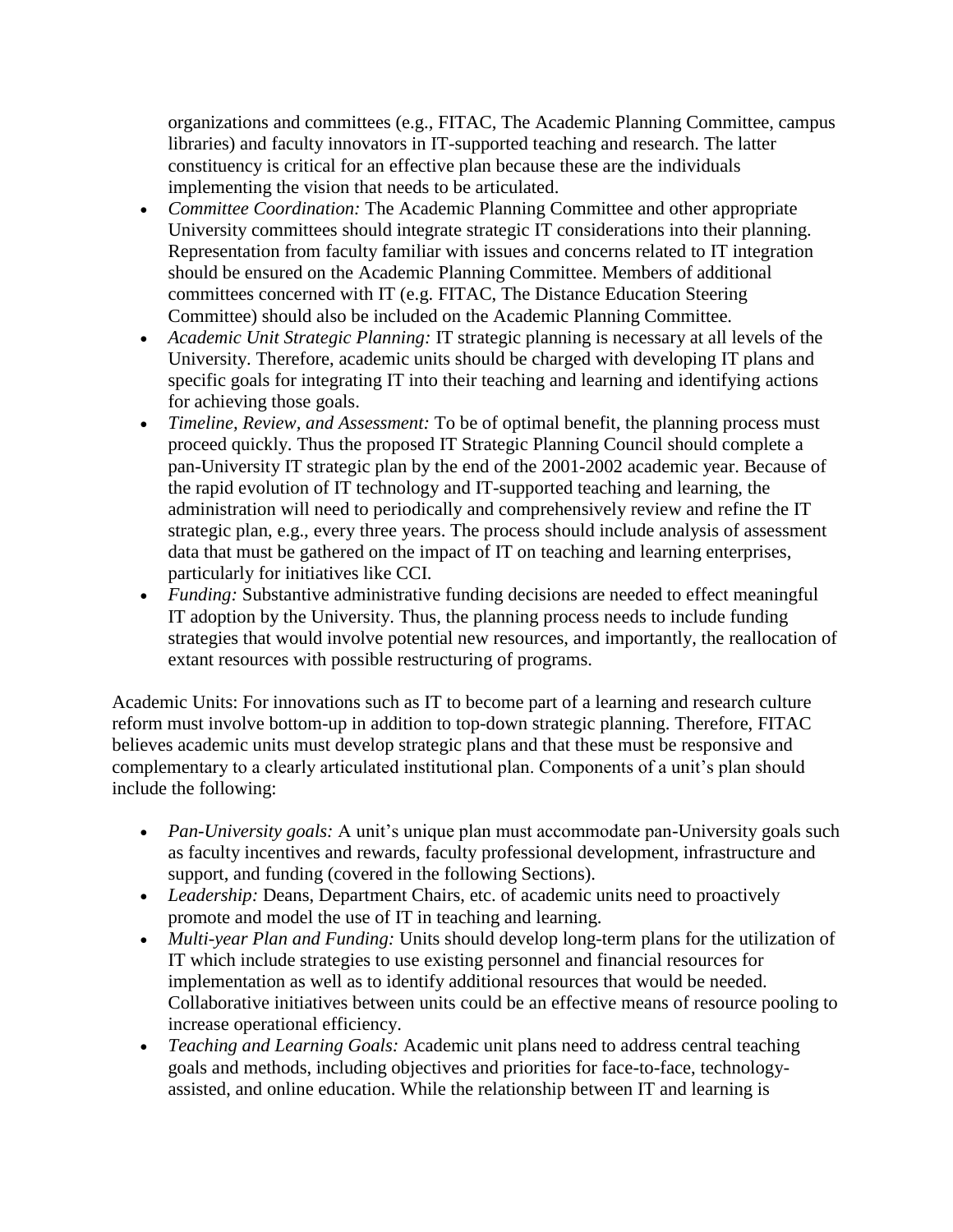complex, plans should begin with desired learning outcomes, then consider how best to implement IT into curricula to achieve those outcomes.

Information Technology and Information Services: The nexus for the integration of IT into teaching and learning at the University is Information Technology and Information Services (ITIS), which is presented in detail at infrastructure levels later in this report (see Section IV). Therefore, this section focuses on recommendations that will strengthen collaboration between ITIS and academic units and faculty.

- *Strategic Planning:* The development of plans for infrastructure and services needs to be coordinated closely with strategic planning by Central Administration and academic units. Currently, ITIS planning is limited by the absence of coordination with administrative and academic unit planning. Such coordinated planning is critical for costeffective, high quality dissemination of IT at both centralized and decentralized infrastructure and service levels.
- *Faculty Involvement:* Key committees involving policy on and funding of computing infrastructure and support services should include faculty representation. Historically, this has occurred episodically and with input from only a few faculty. Broader faculty input would help to ensure that future initiatives like CCI are implemented from a teaching and learning perspective as well as from administration and technology perspectives.

## **Section II: Faculty Incentives and Recognition**

IT has a rapidly evolving and increasingly critical role in teaching and scholarship at the University. Because the nature of IT's impact on higher education over time is certain to grow, incentives for adoption and recognition of accomplishments need to be addressed dynamically as technology evolves. For faculty, IT encompasses a range of innovative tools that allow—and, increasingly, will even demand—new modes of teaching and scholarly endeavor. Hence, the measure of academic excellence needs to be expanded to include the creative use of IT. The role IT must play in the University's learning culture should mirror its role in society beyond academe. In both the educational setting and the work place, an understanding of IT tools and practices and the ability to innovate and apply IT critically to manage, share, and create knowledge are in ever-increasing demand. Therefore, the University must provide its students these skills and strengthen their ability to innovate with IT. In this regard, the faculty who use IT and teach its use should be particularly valued because of the benefit they provide to learners, and hence society at large. However, to promote adoption of IT beyond the innovators, the University must provide faculty incentives for creative teaching using IT; define the relationship of IT to scholarly endeavors, and reward faculty who excel in this area. Only then will adoption across the University's culture take place, with students being the beneficiaries. The following recommendations form a framework for such a plan.

## **Recommendations**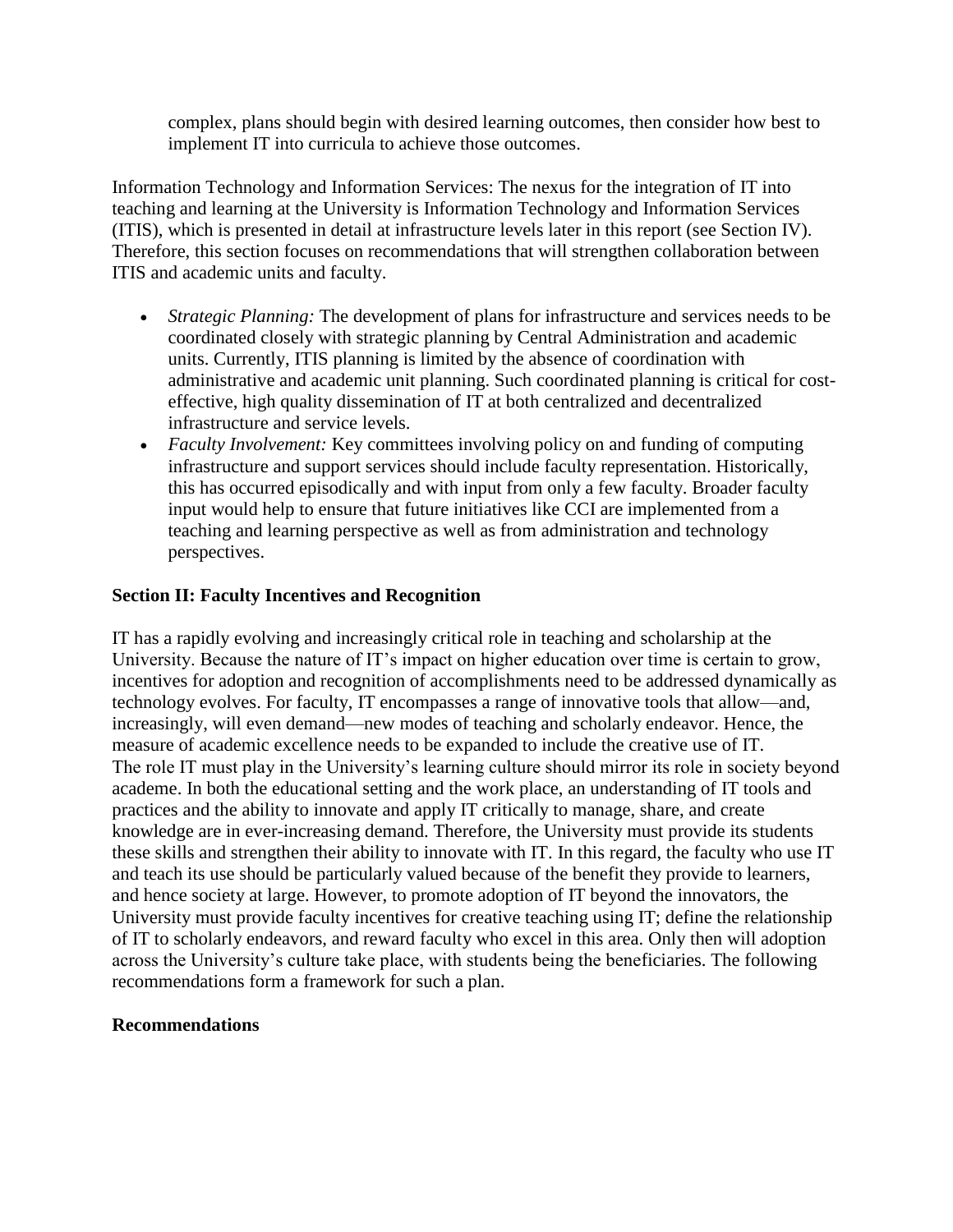Administration Leadership: The University administration in its strategic planning needs to make IT innovation by faculty a high priority. Initiatives must be developed to recognize faculty who use IT and to provide them with resources to excel at IT utilization in teaching and learning. Faculty Role in Policy: Successful IT integration at the University will depend upon informed decisions made at the highest leadership levels. Therefore, faculty—particularly those who are early adopters of and innovators in IT—need to be present on administration and Faculty Council committees that influence IT policy. Examples of such committees include any technology committees (see Section I), the Chancellor's Budget Committee, the Academic Planning Committee, the Chancellor's Committee on Faculty Appointment, Promotion, and Tenure (currently being constituted), the Faculty Council Education Policy Committee, and FITAC's proposed IT Strategic Planning Council.

Recognition of Innovators/Risk Takers: Because tradition, in many ways, constitutes the accepted measurement of academic excellence, the users of non-traditional methods—the early innovators, the risk takers—are rarely recognized for their achievements. Therefore, initiatives must recognize these individuals and provide opportunities for them to continue to lead the University forward in the information age.

Faculty Leaves: To accelerate the adoption of IT, sabbaticals should be designated for faculty seeking to advance IT's role in teaching, learning, and scholarship. Sabbaticals could provide both opportunities for faculty to adopt and conduct research into the use of IT in teaching and learning and avenues for collaboration with ITIS programs and IT support personnel. Such action would communicate to the University community the importance of IT integration and of staying at technology's cutting-edge.

Grant Program: A substantial, sustained grants program for faculty should be created to advance the diffusion of IT in teaching. Such a program, if coupled with initiatives like CCI and focused on faculty adoption of IT, would ensure the use in the classroom of the IT infrastructure (in particular, the increasing number of students equipped with laptops for in-class use). An effective grants program should be designed based upon successes and lessons-learned from the late Chancellor Hooker's IT grants program and the IBM-supported CCI grants program (which will lose funding with the 2002-2003 academic year) administered by FITAC. A commitment to ongoing funding for faculty training and development is critical for the diffusion of IT throughout the University culture.

Teaching Excellence Awards: The University's Teaching Excellence Awards Program, or other similar programs, should be revised to include awards specifically for "Outstanding Teaching with Technology." Again, such a program would send a clear message of the importance of IT and would contribute to the rate of IT adoption. One or two of the current awards could be allocated or additional funding could be provided for these awards.

Compensation: University administration, schools, and departments need to commit to developing compensatory incentives for faculty involved in the development, implementation, and evaluation of teaching with technology. Designation of a percentage of annual raise funds for this purpose could be one means of providing compensation.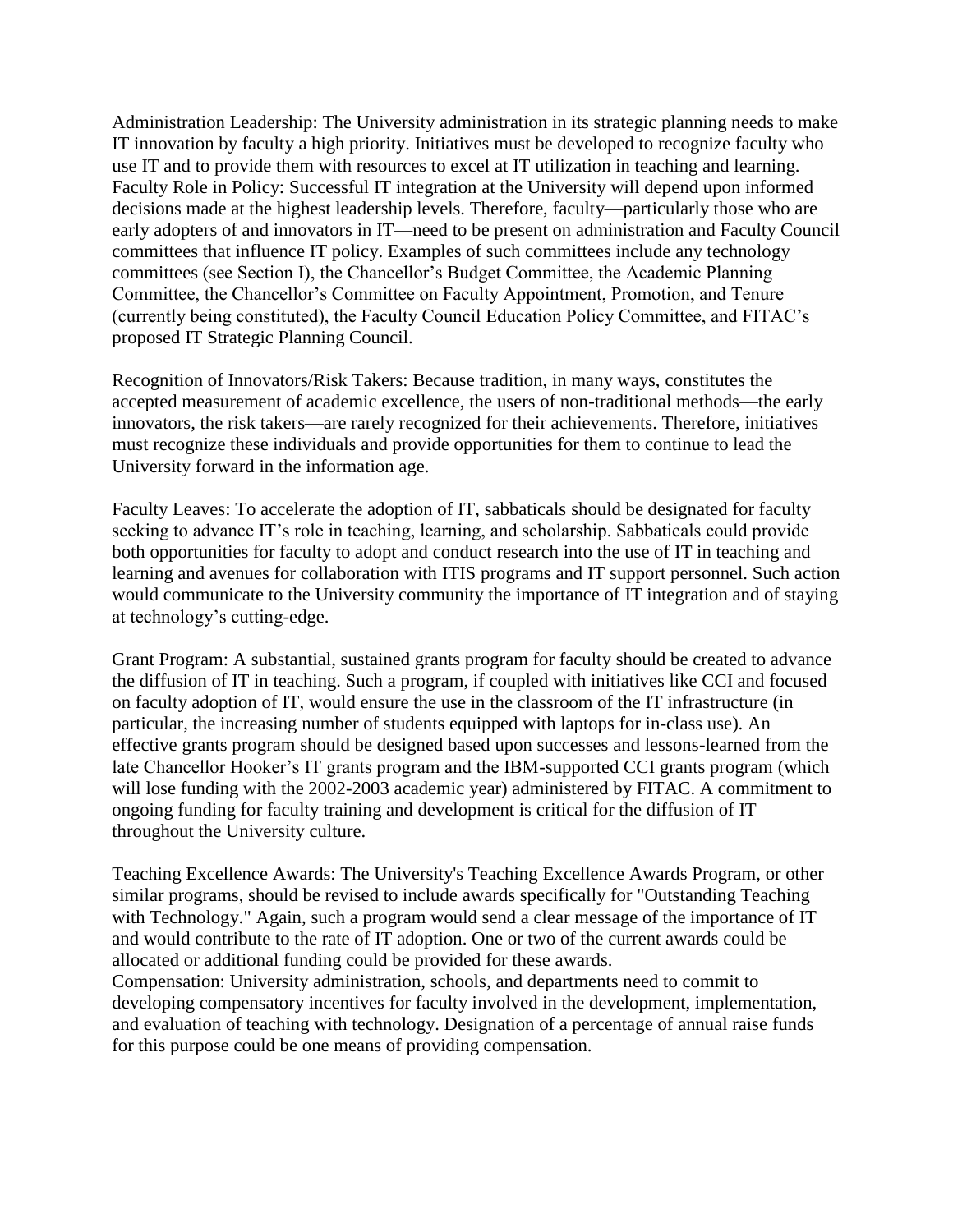Promotion and Tenure: Electronic scholarship (e.g., electronic publications and courses on-line), like other forms of scholarship, needs to be evaluated as an academically viable alternative and an integral part of faculty accomplishments when decisions are made regarding promotion and tenure. In fact, as we move further into this technological age, considerations for employment should increasingly include prowess at technology. To this end, the Chancellor's Committee on Faculty Appointment, Promotion, and Tenure should address this topic by establishing clear criteria for the evaluation of excellence in the use of IT in promotion and tenure decisions, taking advantage of the evolving national dialogue on this topic fostered by organizations like the American Association of Higher Education. In addition, if the Chancellor's committee does not include faculty with IT expertise this situation should be rectified.

Criteria for IT Innovation: The Faculty Council should charge FITAC with establishing criteria for recognizing achievement and creativity when IT is used in teaching and research. This process would include defining and measuring IT achievement. These criteria should then be forwarded to the Chancellor's Committee on Faculty Appointment, Promotion, and Tenure for inclusion in its report.

## **Section III: Professional Development in Instructional Technology**

True innovation in IT and wide spread adoption in teaching and learning can occur only with a creative, cutting-edge portfolio of IT professional development programs for faculty. Many universities are aggressively moving in this direction (e.g., UCLA, Virginia Tech., University of Iowa, University of Michigan, and University of Maryland). The University has not adequately committed to the professional development of its faculty in innovative fields like IT. Generally, the University has relied upon individual faculty to see to their own professional development, with some support through small grants and over-extended campus services. However, technology and information are evolving at such a rate that faculty cannot be expected to keep abreast of and adopt IT in teaching and learning unless they have access to adequate professional development resources and services.

Professional Development in IT is a life-long process of adopting and applying 1) communication methods, 2) information transmission, storage, creation, and dissemination methods, and 3) analytical and theoretical tools that function via computer hardware and software. Such development requires personal motivation, institutional support, and available resources. Given the required investment of time and energy on the part of the faculty, an institutional environment that supports and values such endeavors is essential. Therefore, FITAC submits the following recommendations to advance the diffusion of IT innovation in the University's teaching and research. In some instances these recommendations are inextricably connected to those made for academic units (Section I) and faculty incentives and recognition (Section II).

## **Recommendations**

Pan-University Efforts: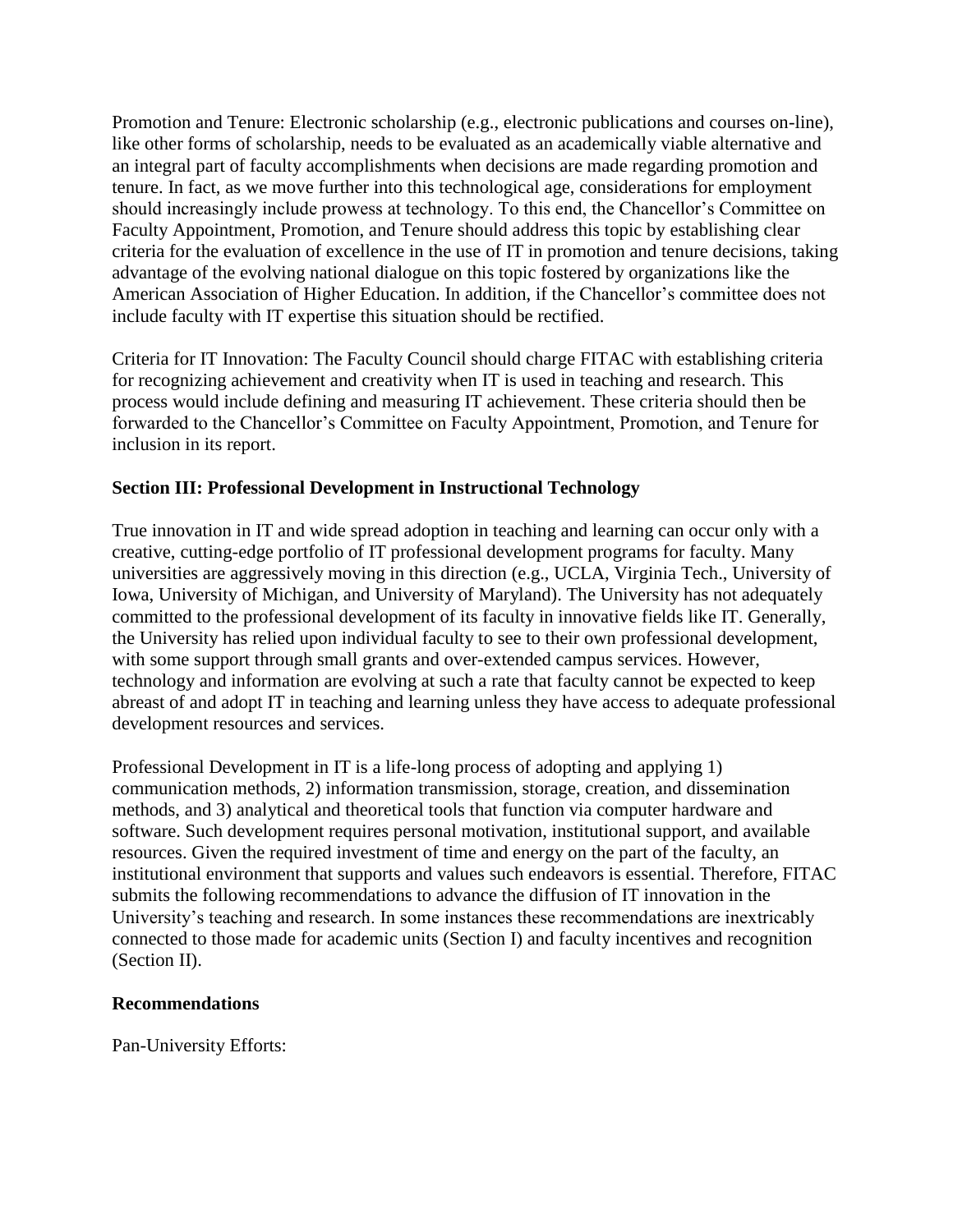- *Support Facilities:* To facilitate faculty adoption of IT, the University needs to increase support resources. Currently support resources include the Center for Instructional Technology, the Center for Teaching and Learning, The Friday Center for Continuing Education, and the campus libraries. Working together, the proposed IT Strategic Planning Council, central administrators, and ITIS should evaluate and review the effectiveness of such services given the unique needs of academic units and the changing demands of an IT enabled campus.
- *IT Workshops:* To accommodate diverse learning styles and different levels of IT proficiency, the University should offer a variety of goal-directed workshops on ITsupported teaching and learning. This summer, for a second year, FITAC will have allocated IBM funds provided through CCI to conduct workshops to help faculty develop IT-supported courses. The success of this model here and at peer universities (e.g., University of Iowa and Virginia Tech.) leads to the recommendation that the University identify resources to fund these workshops on an ongoing basis (CCI-related funds will end with the 2002-2003 academic year).
- *Conferences, Symposia, Etc.:* Effective dissemination of IT innovation throughout the UNC Chapel Hill environment will depend upon the timely acquisition of cutting-edge information. To this end, the University needs to establish a competitive grants program that enables faculty and others involved in teaching at the University to attend IT-based conferences, symposia, etc. that will advance the University's leadership in IT-supported teaching and learning.

## Academic Unit Efforts:

- *Faculty Responsibility:* While faculty should be individually responsible for their professional dedication to and interest in IT adoption, the significance of IT in the culture at large argues that the University should promote base-line expectations for IT skills and use in teaching. In this regard, University administration and Faculty Council should work with Departments and Schools to characterize these expectations at skill and classroom levels and link them to the appropriate incentives and recognition recommendations noted above. Such a program can exist only if the institution provides adequate professional development services to faculty.
- *Time for IT:* As with any scholarly endeavor, proficiency and creativity in IT demand the availability of time and an optimal intellectual climate. Therefore, faculty IT professional development should include competitive faculty leaves (e.g., sabbaticals, as well as lightened teaching loads). However, faculty should have targeted goals for bringing those IT developments back into the classroom and for sharing them with other faculty.
- *Physical Space and Support Facilities:* Academic units need to determine their own support needs in light of the availability and appropriateness of centralized support resources. Units should coordinate with campus resources while planning and budgeting to provide necessary support facilities. Units should also review and coordinate with campus resources in planning for and addressing physical space needs related to IT.

## **Section IV: Information Technology Infrastructure and Support**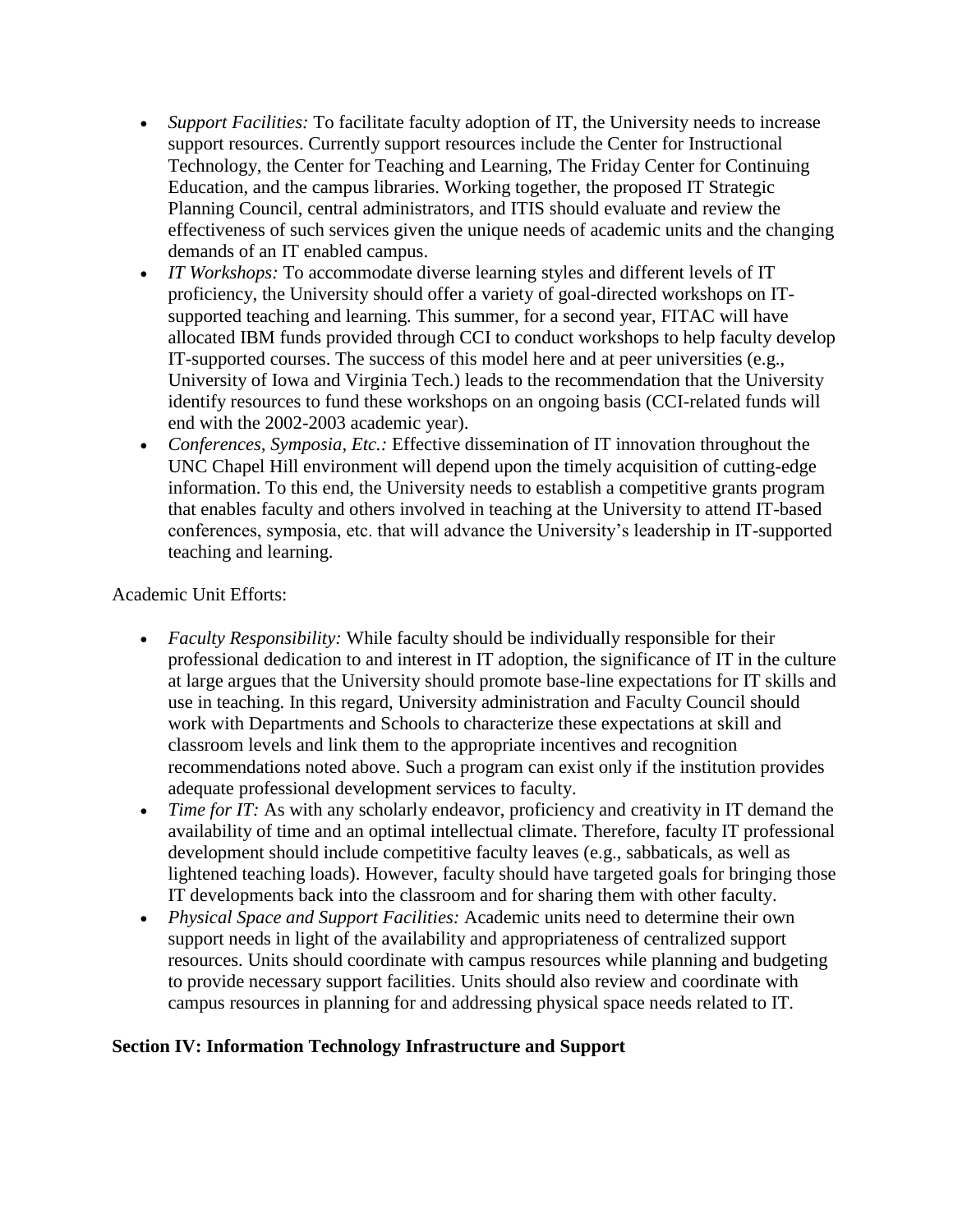Universal access to IT infrastructure and support services has become a prerequisite to the transfer and transformation of learning. In fact, this access is increasingly an around-the-clock demand (e.g., access to the campus network and central systems like e-mail, department and individual data archives, and libraries). In this context, a robust, up-to-date communication network with associated technical and applications services is critical for the effective integration of IT into teaching and learning within a defined social system like UNC at Chapel Hill.

The CCI, from an infrastructure vantage point, marks the first systemic effort to provide faculty, students, and staff with access to the central computing infrastructure. Here, computing infrastructure is defined as the computing devices, transmission media, software, and facilities that enable computing at the University. While CCI must be assessed within a larger framework of IT and University priorities, the advantages of universal access to standard computing tools and resources are quickly being realized. When complete—and with life cycling that will include the addition of cutting-edge technology like wireless devices—this infrastructure will position the University to be a leader in IT-supported education and research.

A leadership position in higher education will also demand adequate support services to maintain the infrastructure and to facilitate faculty adoption of IT. Here, support is defined as the people and systems that provide for the maintenance, optimization, reliability, and effective application of technology. While the use of IT at the University has greatly increased and is destined to increase even more into the foreseeable future, the scale of the support services has not kept pace. This shortfall is the result of dramatically limited resources, particularly in the areas of support systems and staff. The professionals working in the libraries, technology-support units, and instructional design services are the fuel for the University's learning engine. They provide the maintenance, training, documentation, and personal consultation that enable effective use of the infrastructure. Following any acceptable timetable, IT will not become a foundation for teaching and learning if the University does not have an adequately prepared and supported professional staff.

The following recommendations cover issues that must be addressed to ensure that infrastructure and services will meet faculty needs and promote a rate of IT diffusion that keeps pace with technological innovation.

## **Recommendations**

Technology Life-Cycling and Maintenance: The University must develop a long-term financial commitment to the CCI concept in terms of periodic upgrades of infrastructure (e.g., instructional labs, faculty/staff computers) to take advantage of prevailing technologies and applications that will advance teaching and learning. In addition, funding needs to be committed to cover the ongoing maintenance of technology resources such as multimedia classrooms, which has in the past not been addressed adequately. Success here will require a commitment of additional resources and periodic review of needs in response to IT innovations.

IT Support Beyond CCI: The CCI addresses the computing needs of many of the faculty and most of the students on campus. However, professional schools and graduate students have not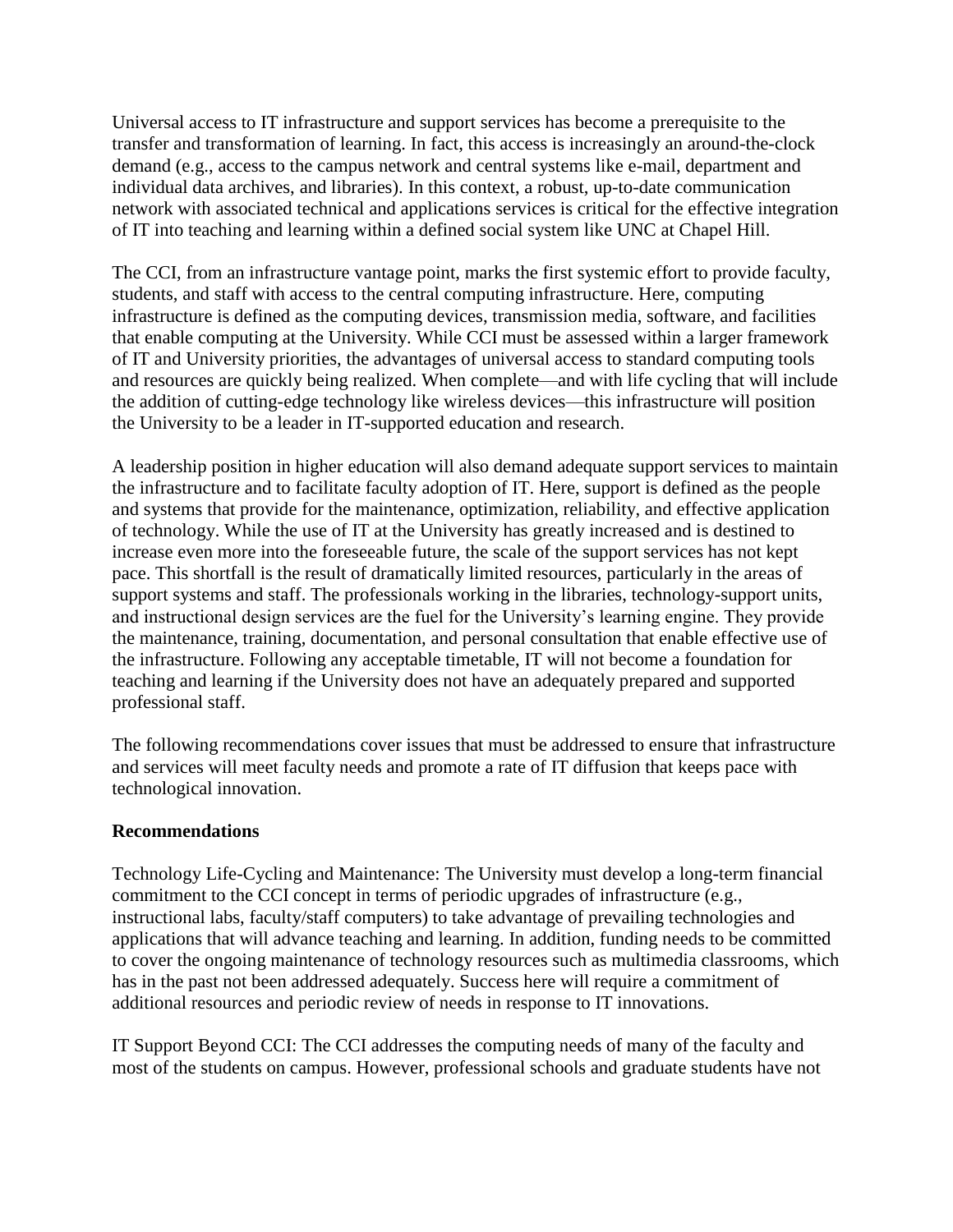been included and this must be rectified. The University has a clear obligation to strive for equity of resource allocation and, in doing so, must ensure equity of IT access.

Leveraging Institutional Resources: The University has ties to a number of regional and national consortia, professional organizations, and corporations that have similar or complementary IT goals. At the same time, corporate and other collaborations must be approached critically to ensure the integrity of our educational and scholarly endeavors. In this regard, the University should do more to address concerns regarding these collaborations and where appropriate to leverage these external infrastructure resources and know-how to achieve IT integration.

Support Services: The diverse IT-focused organizations across campus are, in terms of both infrastructure and support, at best a loose confederation. In addition to not being cost-effective, such a structure is inefficient at technology dissemination. The University should review these services and develop an organizational structure that provides incentives for collaboration. A review would also define roles that play to the strengths of each.

Multimedia and Technology-Fitted Classrooms: For meaningful IT adoption to occur, adequately equipped classrooms must be available. The development of such facilities is occurring across campus in a disorganized fashion without consideration of platform compatibility and serviceability. The university needs to allocate resources to increase substantially the number of technology-fitted classrooms with an emphasis on wireless technology for student laptop use. These rooms should be configured to meet instructional goals with input from faculty and University committees like the Classroom Design and Advisory and Intellectual Climate Committees. By building to meet teaching and learning goals, instead of building comprehensive state-of-the-art facilities, the University would be able to create far more multimedia and technology-fitted classrooms with available resources.

Faculty Awareness: IT infrastructure and support services need to develop a portfolio of strategies to make faculty aware of available IT resources. In addition, they need to get faculty guidance on IT teaching and learning goals and needs.

#### **Section V: Funding**

Garnering resources for the above-proposed initiatives will be critical for success, and FITAC recommends funds be secured in several ways.

#### **Recommendations**

Capital campaign: The campaign should be employed to secure the funds required to provide faculty substantive recognition and incentives. The Faculty Council should charge FITAC with developing a plan in collaboration with Administration, University Advancement, and the Vice Chancellor for Information Technology and Support Services that will secure funds to put the University at the forefront of IT use in public higher education. Examples of initiatives for funding include Vice Chancellor Marian Moore's "KnowledgeWorks@Carolina", CCI, chaired professorships acknowledging scholarship in IT, and a sabbatical program stressing IT scholarly activities.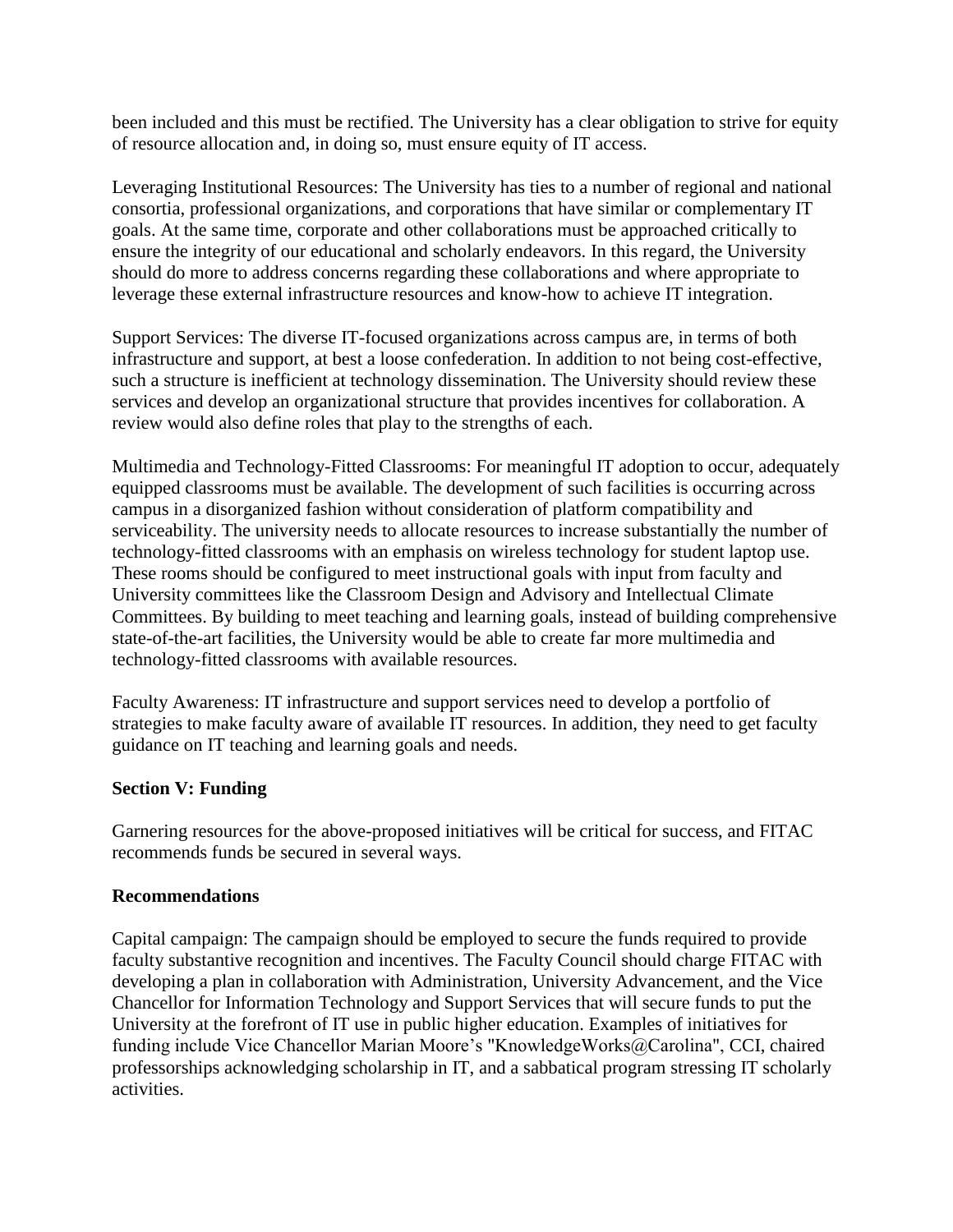Grants: The University should provide support and resources to enable faculty collaborations with campus IT units to submit grant applications to public and private organizations. An example would be to provide additional resources to the University's Proposal Development Initiative that are targeted for this purpose.

General Administration and State: When possible, additional funds should be sought from UNC General Administration and the State. FITAC recognizes that current fiscal stringency could preclude obtaining significant resources from this source at this time, but a compelling long-term plan could yield resources.

Reallocation of Resources: The University's administration should strengthen its review of programs that directly and indirectly involve IT for possible reallocation of resources. An example would be redundancy of IT infrastructure and support services (technical and instructional/learning) between divisions in Health Affairs, Academic Affairs, and Information Technology and information Support Services.

## **Section VI: Recommendations to the Faculty Council**

In addressing strategic needs for successful integration of IT into the University, FITAC has identified both short- and long-term priorities. FITAC acknowledges that achieving all of the recommendations at once is unreasonable, but assertive action on some will set a tone indicative of IT's importance to the University's prosperity. Therefore, FITAC has prioritized key recommendations from among those listed throughout this document and will present them to the Faculty Council for action over the coming year or two. It is our belief, however, that the Council needs to act quickly on four recommendations. To this end, FITAC puts forth the following resolutions for immediate action predicated upon Faculty Council adoption of this document.

**Resolution 1**—Committee Representation and IT Strategic Planning Council: FITAC proposes adoption of the recommendation that Faculty Council request that the Chancellor include on the Chancellor's Committee on Faculty Appointment, Promotion, and Tenure and on the Academic Planning Committee faculty innovators in IT. FITAC also proposes adoption of the IT Strategic Planning Council concept by Faculty Council followed by a request to Central Administration to move immediately on its formation so that an IT strategic planning process can begin the 2001- 2002 academic year.

**Resolution 2**—Faculty Incentives and Rewards: FITAC proposes adoption of the recommendation that measures of academic excellence be expanded to include creative uses of IT in educational and scholarly endeavors. We recommend representation of IT innovators on key committees including the University Committee on Teaching Awards and the Chancellor's Committee on Faculty Appointment, Promotion, and Tenure. We recommend the designation of faculty leaves for IT development and teaching awards that consider teaching innovation with IT as criteria for excellence.